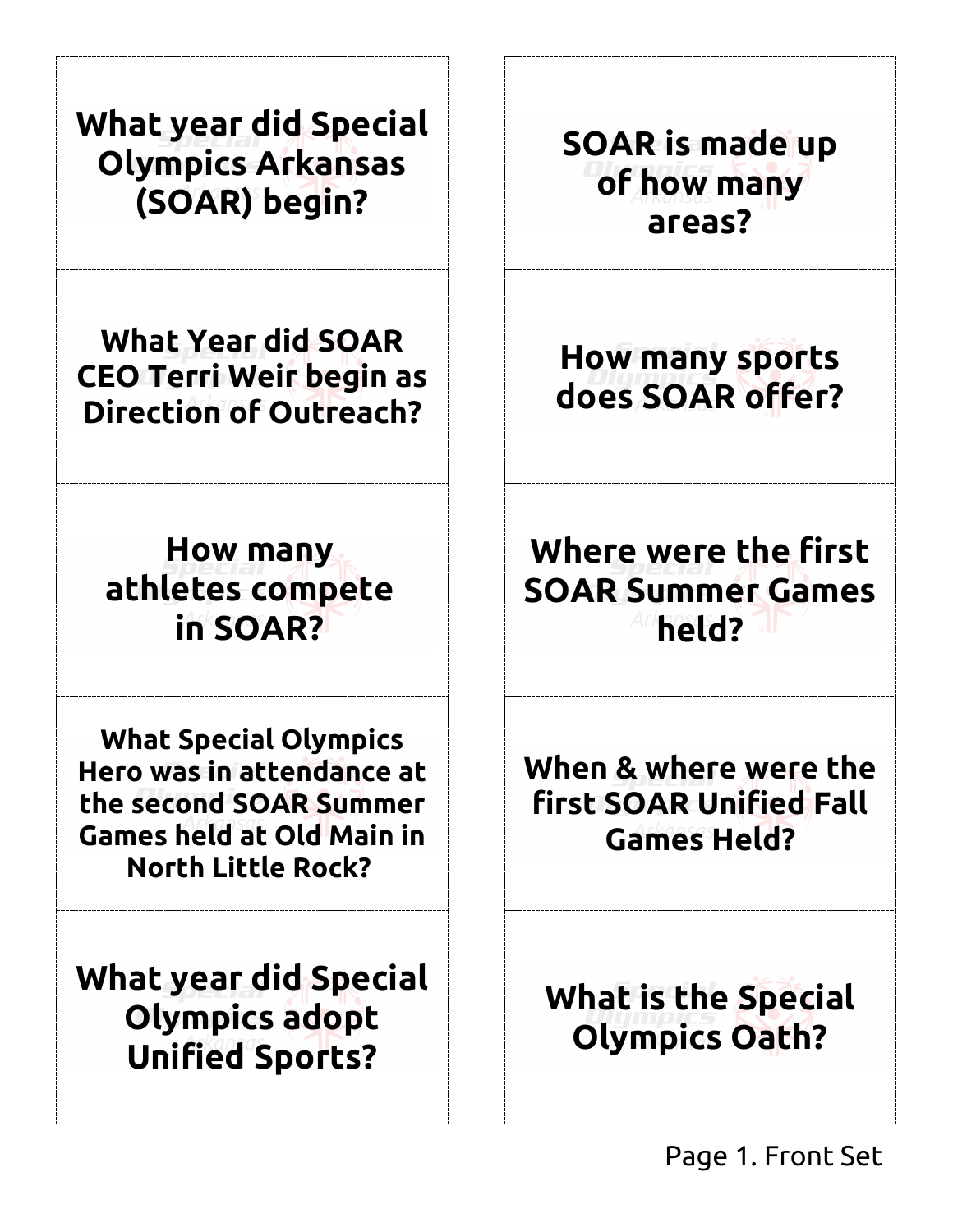| SOAR is made up of how many<br>areas?                                                                                                                                                               |  |
|-----------------------------------------------------------------------------------------------------------------------------------------------------------------------------------------------------|--|
| <b>ANSWER:</b><br>17 Areas                                                                                                                                                                          |  |
| How many sports does SOAR offer?<br><b>ANSWER:</b><br>16 Sports, 9 Unified sports                                                                                                                   |  |
| Where were the first SOAR Summer<br>Games held?<br><b>ANSWER:</b><br>Arkansas's first games were held in<br>Conway at Hendrix College, with<br>approximately 283 athletes in<br>attendance.         |  |
| When & where were the first SOAR<br>Unified Fall Games Held?<br><b>ANSWER:</b><br>The 2019 SOAR Unified Fall Games<br>were held November 1-2 at the<br>University of Central Arkansas in<br>Conway. |  |
| What is the Special Olympics Oath?<br><b>ANSWER:</b><br>" Let me win, but if I cannot win, let<br>me be brave in the attempt"                                                                       |  |

What year did Special Olympics Arkansas (SOAR) begin?

> **ANSWER:**  1970

What Year did SOAR CEO Terri Weir begin as Direction of Outreach?

> **ANSWER:**  1989

How many athletes compete in SOAR?

> **ANSWER:**  Over 15,000 Athletes

What Special Olympics Hero was in attendance at the second SOAR Summer Games held at Old Main in North Little Rock?

**ANSWER:**  Special Olympics Founder Eunice Kennedy Shriver

What year did Special Olympics adopt Unified Sports?

> **ANSWER:** 1989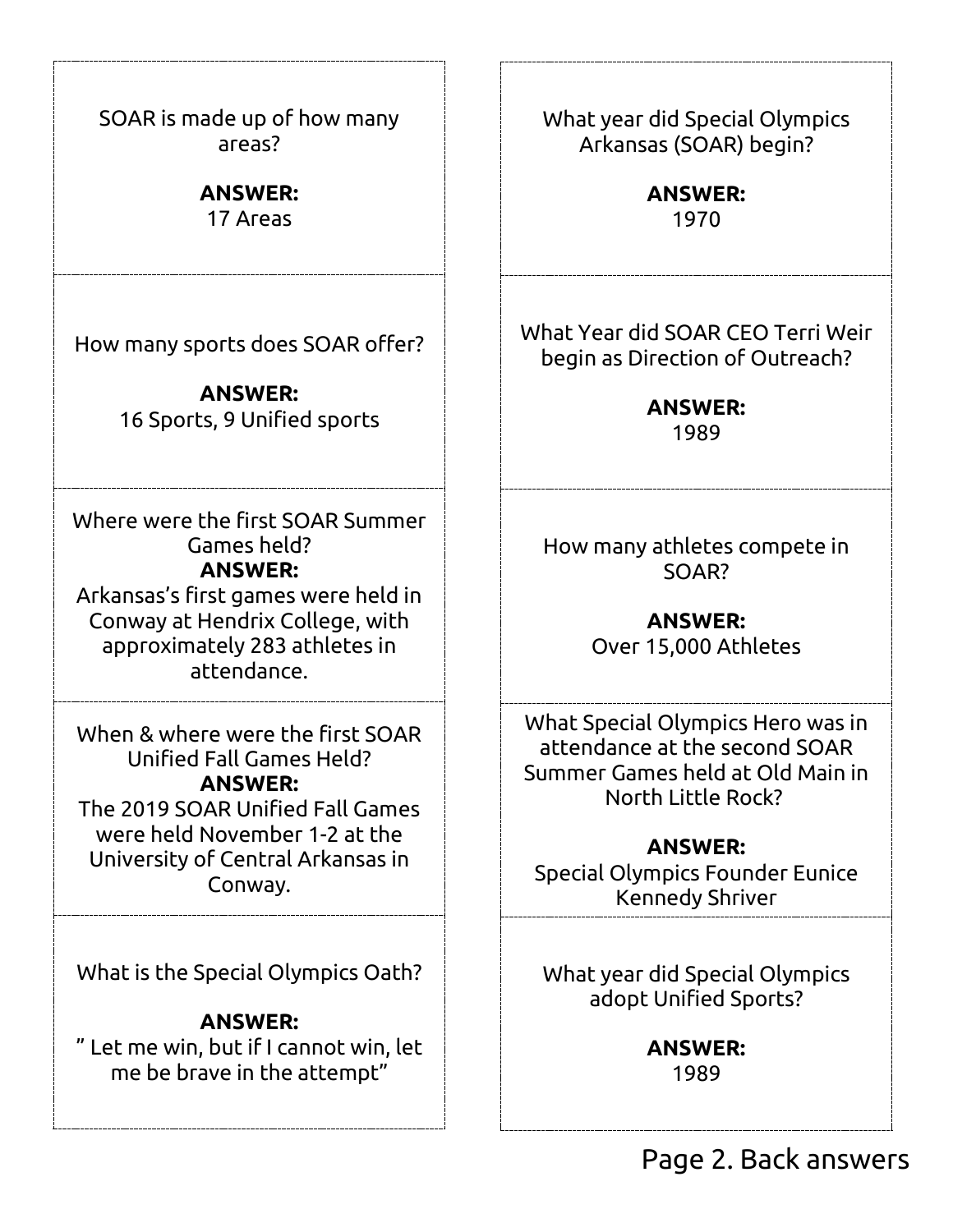**Where and what year did Team Arkansas compete in the first USA National Games (now called USA Games)?**

**Pick the correct Special Olympics Logo** 



**How many Gold medals were won by SOAR in Seattle at the 2018 USA Games?**

**What is the name of the Special Olympics fundraiser that involves jumping in cold water?**

**What year did Law Enforcement Torch Run begin in Arkansas?**

**Which three Arkansas Unified Champion schools have received the National Banner recognition?**

**What age must you be to compete in Special Olympics?** 

**Name 4 Healthy Athlete Disciplines**

**Name the SOAR Athlete that designed the 2020 Law Enforcement Torch Run Shirt?**

**What does 'YAC' stand for? 1. Young Athletes Committee 2. Youth Activation Committee 3. Young Athletes Competing**